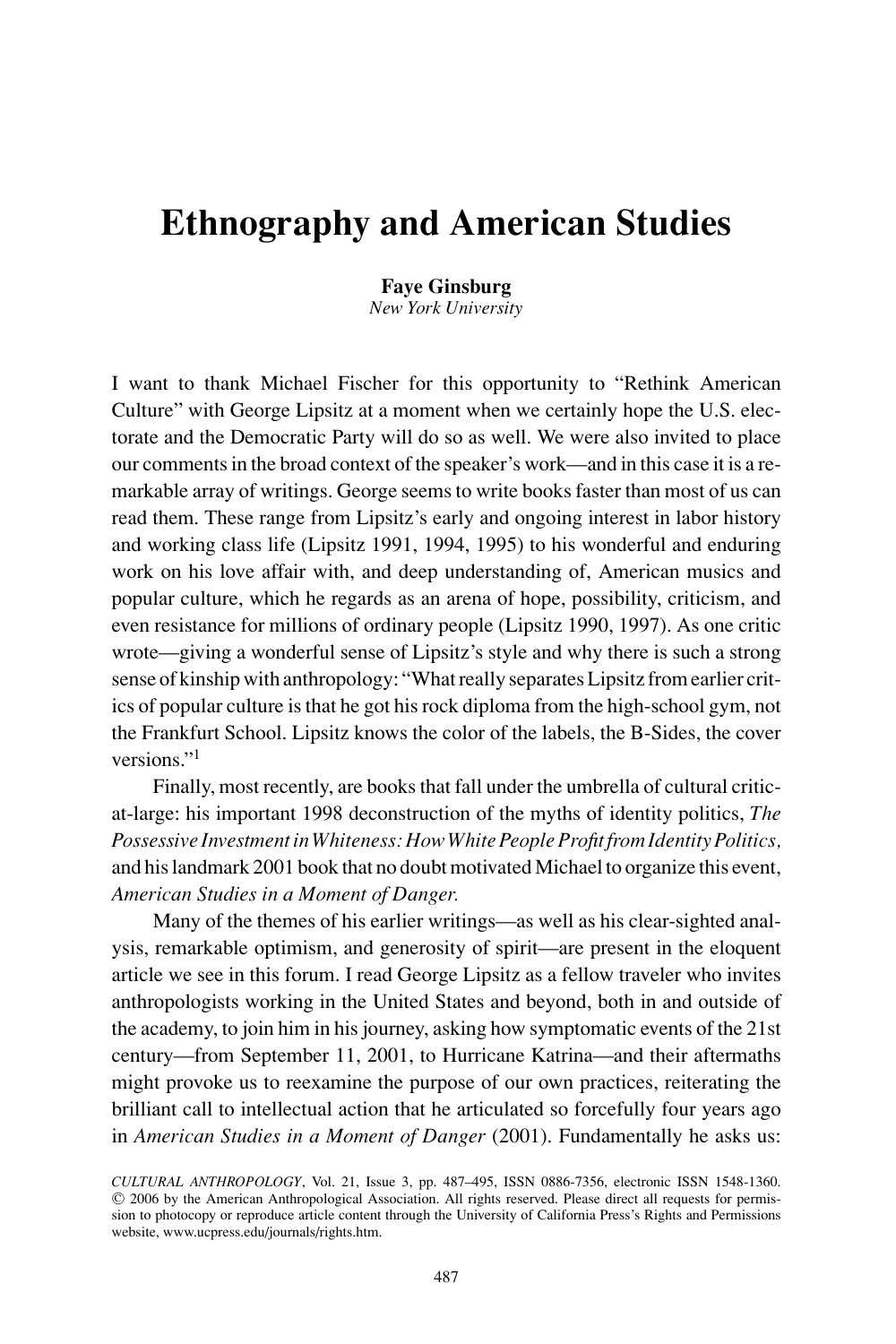How can our work help us better grasp analytically the complex transformations of everyday life around us and their theoretical as well as political significance? Is it possible to produce research and scholarship that simultaneously expand the intellectual scope of the field, while also entering productively back into the lives of those we study and providing interventions into the broader public sphere(s) that we share with our subjects?

Although these kinds of concerns may be newly underscored at this historical moment, clearly they are not new for Lipsitz. Moreover, I would argue that, based on the work of colleagues and graduate students I have been working with in anthropology and American studies at New York University for the last decade, these concerns are also not new for an emerging generation of ethnographers who launched their research in the United States over the last two decades, hoping both to understand and contribute to the efforts of people in local communities organized along a range of vectors—to transform their worlds through collective action. Increasingly, these are anthropologists who have decided to work in the United States as their first commitment rather than as a second project after a first fieldwork stint "elsewhere," as had typically been the case in the past, as was the case with Sherry Ortner, who after working in Nepal, turned to the graduates of her own high school as ethnographic subjects, to write *New Jersey Dreaming: Capital, Culture, and the Class of '58* (2003). Luckily, the choice of research in the United States is far more acceptable for anthropologists than it was in the 1980s when I was in graduate school and told not to be "too creative."

The choices of contemporary anthropologists working in the United States seem to be strategic in two ways that reflect the concerns that George Lipsitz articulates. First, they pay attention to situations of cultural transformation "from below," enabling them to include, as part of their analysis, a sophisticated and nuanced understanding of what is driving certain kinds of social change, as well as the dilemmas that are facing social actors in these circumstances; Kath Weston's *Families We Choose* (1991), a breakthrough book on queer kinship practices, or Gelya Frank's deep investigation of living with disability in *Venus on Wheels*(2000) both come to mind. Importantly, these include a range of styles of social action from children's consumption patterns, to the daily lives of progressive movements, to multicultural initiatives as imagined (if imperfect) programs for community building, to the impact of conservative religious practices on people's daily lives. In many of these studies, the researchers share the concerns and even the identities of the people they are studying—while also attending to inherent fault lines in their projects, as in Paul Stoller's moving account of West African men in New York City *Money has No Smell: The Africanization of New York City* (2001). Others have chosen to study groups that are more challenging to the subject position of the researcher, in an effort to understand what attracts people to the other side of the so-called culture wars—assuming the answer is not false consciousness—such as conservative Christian megachurches attracting middle-class congregants, the religiously based "ex-gay" movement (Erzen 2006), or Hasidic Jews whose insistence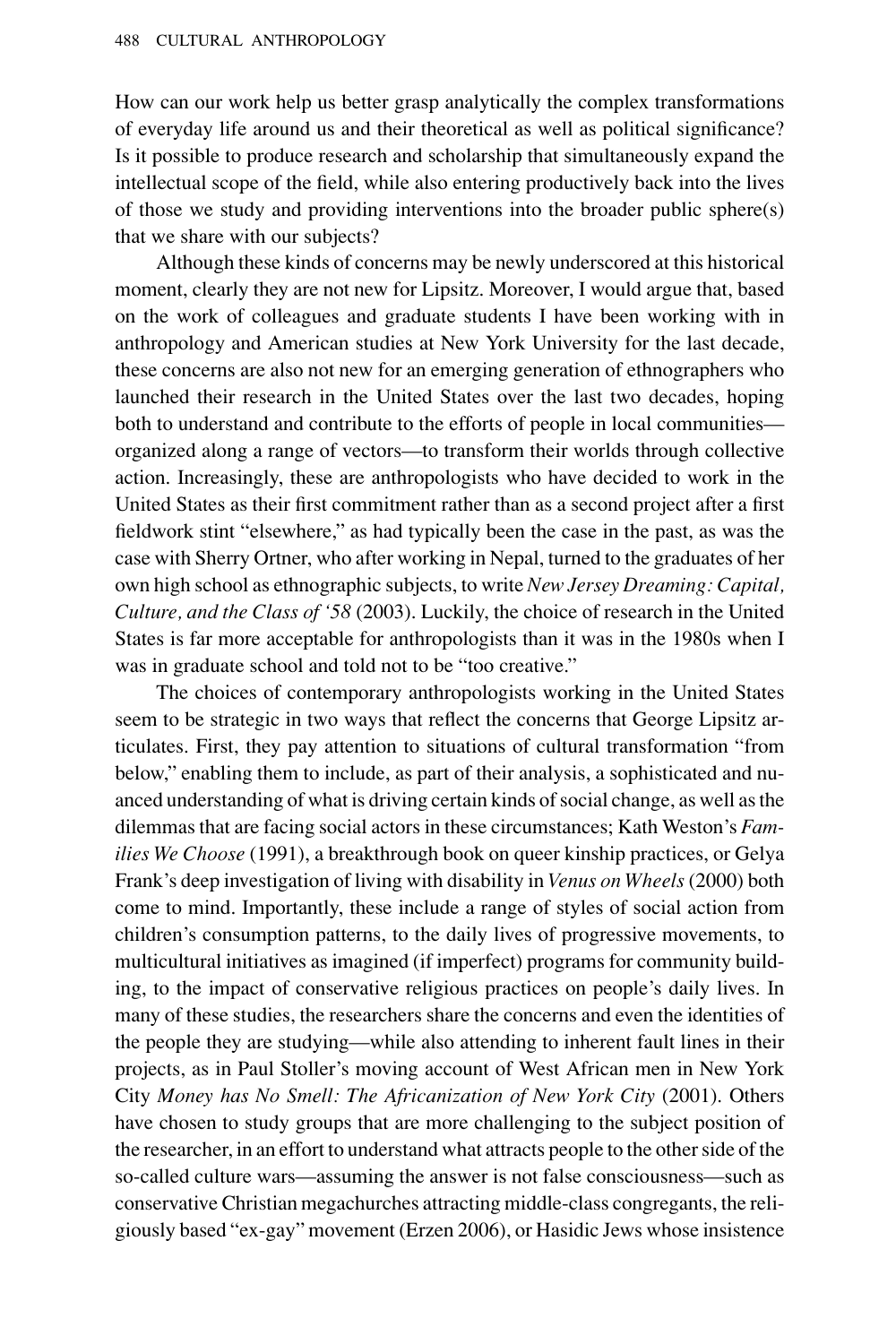on insular cultural practices in the racially charged neighborhood of Crown Heights reveals the contradictions in superficial efforts at "multicultural exchange".

Second, they have made self-conscious decisions to work in the United States as an empirically, theoretically, and politically productive area for ethnographic work. Although anthropologists have often committed themselves to ongoing support for communities they have worked with abroad, as researchers "working at home," we are far more complicit in the worlds we study as citizens who have a stake and a say in the cultural policies shaping our own and our informant's lives; and as writers whose work will enter into their discursive world as well as that of the academy.

For anthropologists, discussions about working in the United States and the possibilities that presented for greater dialogue with one's informants began at least three decades ago, breaking a dichotomous deadlock of a prior era in which work was either "scientific" (and therefore significant primarily to a community of scholars, but not necessarily of more general interest) or "applied" (and therefore meant to be of practical use to the community being studied, but assumed to be of lesser intellectual value).

In the 1970s, for example, the anthropologist Barbara Myerhoff, after many years of work with Huichol Indians in Mexico, began her research with elderly Jews in southern California, work that resulted in her prizewinning book, *Number Our Days* (1980). She defended her (at that time unusual) choice to carry out research in the United States based on her existential relationship with the different worlds of her subjects. "I will never be a Huichol Indian, but I will become a little old Jewish lady," she told filmmaker Lynne Littman in the documentary on her work, also called *Number Our Days,* which won an Oscar in 1977 (although Myerhoff's untimely death in 1985 lends a posthumous tragic irony to her statement). In the book, Myerhoff elaborated on the obligations this kind of identification with a community entails for a researcher. She describes the ongoing claims members were able to make on her as a Jew and as a "lady professor" whose work eventually rendered them visible and significant to the world, while also helping to raise badly needed resources for these people living in financially marginal circumstances.

I mention Myerhoff's work as setting a precedent for work in settings where the boundaries between "here" and "there" and "us" and "them" are ever more permeable. Clearly, this can have a salutary effect, rather than compromising the objectivity of researchers, as was the common disciplinary wisdom until recently. At the same time, anthropologists (and others) studying American culture are simultaneously engaged (along with their subjects) in constructing it, in part because of the rapid circulation of writing back into the communities being studied. Indeed, this kind of research raises to a new level of self-consciousness questions about its impact on the lives of those we study and who will inevitably "read what we write" (Brettell 1993), sometimes far more quickly than we could have imagined. This, of course, raises questions about the burden of representation carried by ethnographers.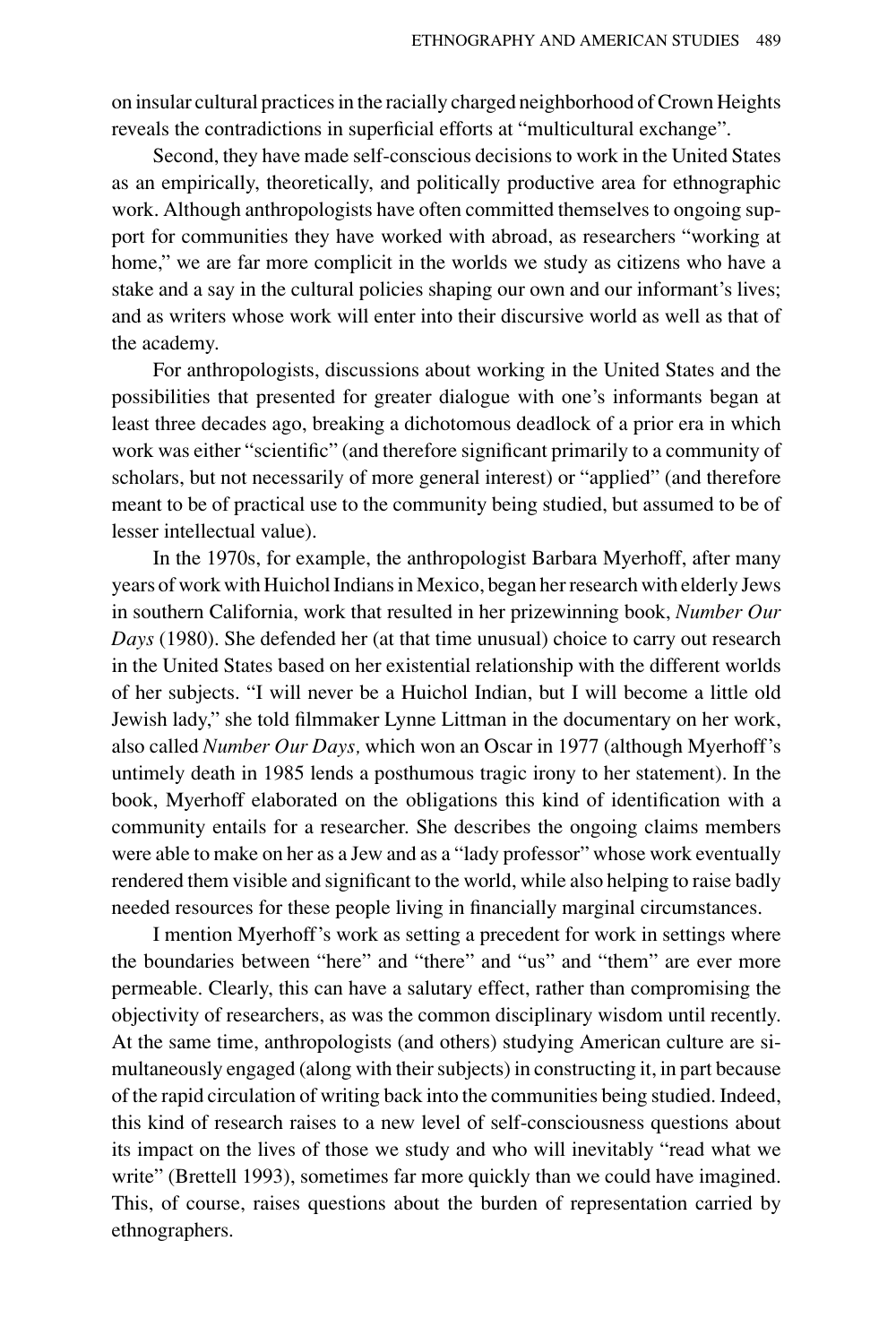In the 1980s, American anthropology was preoccupied with experimentation with ethnographic writing as a stylistic intervention into modes of imagining other cultural worlds, a prosodic tendency that has been enlivening but also, at times, has made ethnographies inaccessible to even highly literate informants (Clifford and Marcus 1986). More recent work, following the lead of scholars such as George Lipsitz, pushes this experimentation into the realm of the social, asking not only about the possibilities of writing and different modes of address but also about potential impact of representations created by the objectification of people's lives in texts; what happens when our work renders visible and significant the everyday reality of the lives we study in ways that contribute to broader arenas of cultural production and analysis.

Certainly, this current work expands on the tradition of cultural critique that has characterized American anthropology for the last century, as George Marcus and Michael Fischer argued compellingly in their 1986 book *Anthropology as Cultural Critique.* This strategy used the authority of social science to demonstrate the value of alternative possibilities to those of the dominant American system through the empirical realities of other cultural lives. One can track this approach from the 19th-century writings of Lewis Henry Morgan (2000) on the Iroquois, people he admired for their "natural democracy;" to Boas's (1995) efforts to use scientific measurement of the crania of recent immigrants to contradict racist claims about their intellectual abilities in the early 20th century; to Margaret Mead's (2001) popular efforts to use the insights of cultures "elsewhere" to argue for more relaxed and sensible approaches to childrearing and adolescence in the United States. Other predecessors, such as Robert and Helen Lynd, were more direct in the ways that critique and research came together. Beginning in the 1920s, they used Americanist ethnography to engage directly with public debates on the impact of consumer capitalism on daily life in their seminal and widely read books *Middletown* (1929) and *Middletown in Transition* (Lynd and Merrill 1937), both of which were ethnographic studies of Muncie, Indiana, considered the quintessential "middle American" city at the time for its supposed homogeneity. By 1939, Robert Lynd wrote *Knowledge for What? The Place of Social Science in American Culture* (1939), an indictment of the increasingly insular and quantitative scientific discourse in social science, which he felt removed such work from the realm of public debate. There are many more examples of this legacy; this skeletal sketch is simply meant to show how questions about the possible critical engagement of ethnographic work with contemporary concerns in American studies are perennially present. This is particularly the case in the United States where the relationships and commitments established by fieldwork are accompanied by the reality of "natives" looking over our shoulders as we fashion our representations of their worlds.

This happens in particular when we focus on cultural activism, a distinctive reframing of the legacy of "cultural critique" by recognizing the productivity of the cultural imagination of social actors themselves, as Lipsitz does in so many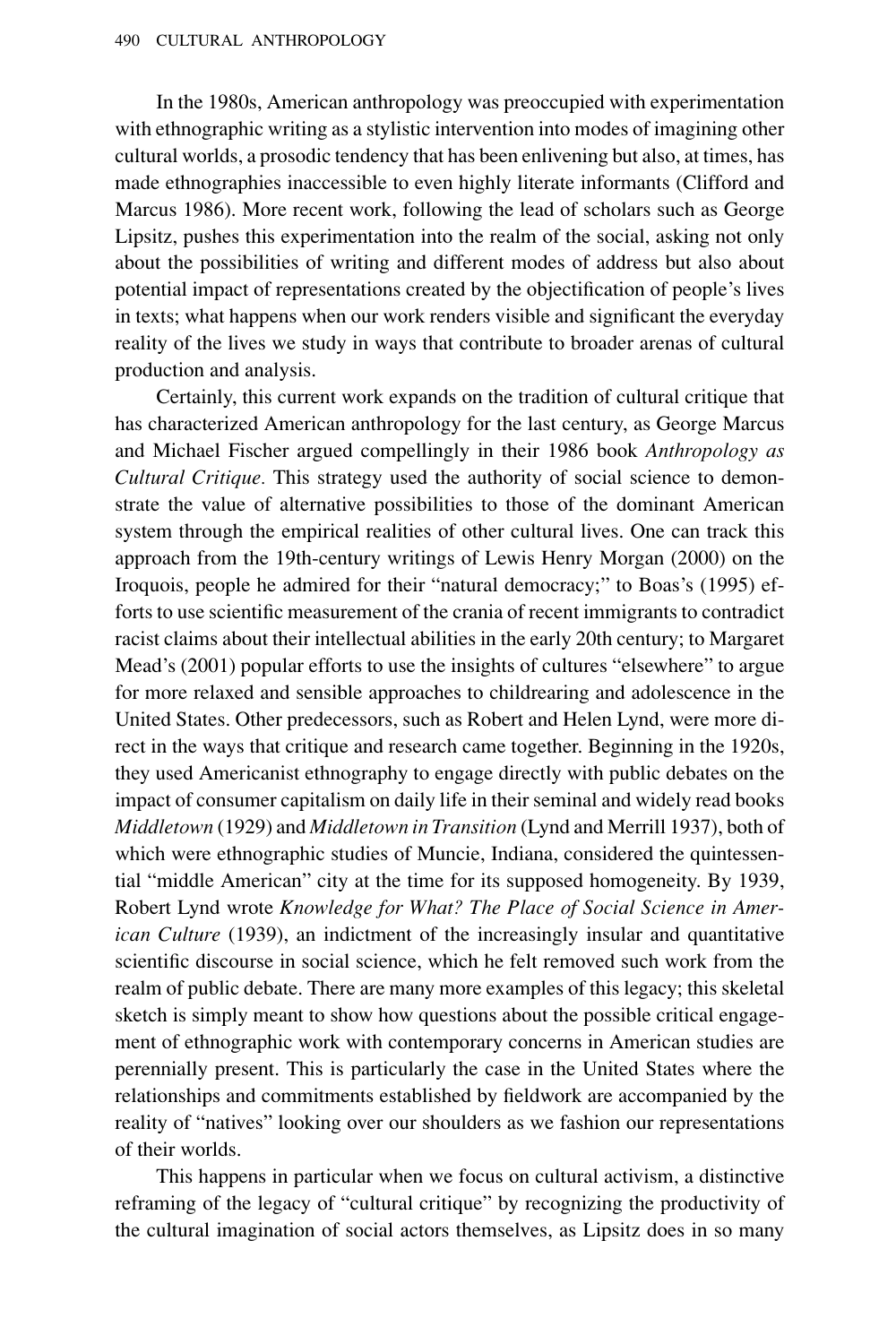of his studies, although he terms such activity as a *new social warrant,* by which he means "a change in both self-perception and social expectations." As heuristic tools, the language of social warrant or cultural activism calls attention to the way that people engage in self-conscious mobilization of their own culture practices to defend, extend, complicate, and sometimes transform both their immediate worlds and the larger sociopolitical structures that shape them. Examples are all around us, from the creation of institutions such as The Studio Museum in Harlem, to the activist indigenous filmmakers with whom I have been working, to the worldchanging activism of Christian evangelicals. These kinds of culture-making activities are especially characteristic of American social life since the 1970s—what some have called the post–civil rights era, a period strongly associated with the emergence of identity politics, consumer capitalism, and the rise of neoliberal politics and, as Lipsitz points out so compellingly, mass mobilizations from the right in the form of what Sidney Plotkin and William Scheurman (1993) call "Balanced Budget Conservatism," which calls, fundamentally, for the privatization of public services.

Differing from more overtly politicized forms of activism that characterized much of the 1960s and 1970s, in these formations, "culture" increasingly has been objectified and deployed as both a tool for furthering consumer capitalism and a powerful vehicle for collective self-production in an era when "the politics of recognition" (Fraser 1997) shapes the claims of people who find themselves rendered marginal by an exclusionary public sphere. In a classic Foucauldian manner, certain groups have been able to claim and shape those forms of identification that had been used, in some cases, to contain or stigmatize them. Instead, they are used to assert their presence in the polities that encompass them by entering into broader movements for recognition, human rights, and social transformation. (As an exemplary case, the resignification of the term *queer* is illustrative of this kind of semiotic transformation of a negative category into a positive one through activist efforts).

Many anthropologists working in the United States are simultaneously studying communities and working on behalf of them, either as at least partial members or as sympathetic fellow travelers, as in Maureen Mahon's ethnography of musician–activists in her 2004 book, *Right to Rock: The Black Rock Coalition and the Cultural Politics of Race,* John Jackson's *Harlemworld* (2001), Arlene Davila's recent *Barrio Dreams* (2004), or Melissa Checker's *Polluted Promises: Environmental Racism and the Struggle for Social Justice in a Georgia Town* (2005). Others work in settings with those with whom they differ, despite their sympathetic engagement with and analytic comprehension of the worlds of their subjects, as in my own work right to life activists in the 1980s, Susan Harding's ethnography, *The Book of Jerry Falwell* (2001) and recent work by young scholars such as Omri Elisha's (2004) study of mega churches or Tanya Erzen's (2006) study, *Straight to Jesus: Sexual and Religious Conversions in the Ex-Gay Movement.* Although not always relying on such extrasensory techniques, many of these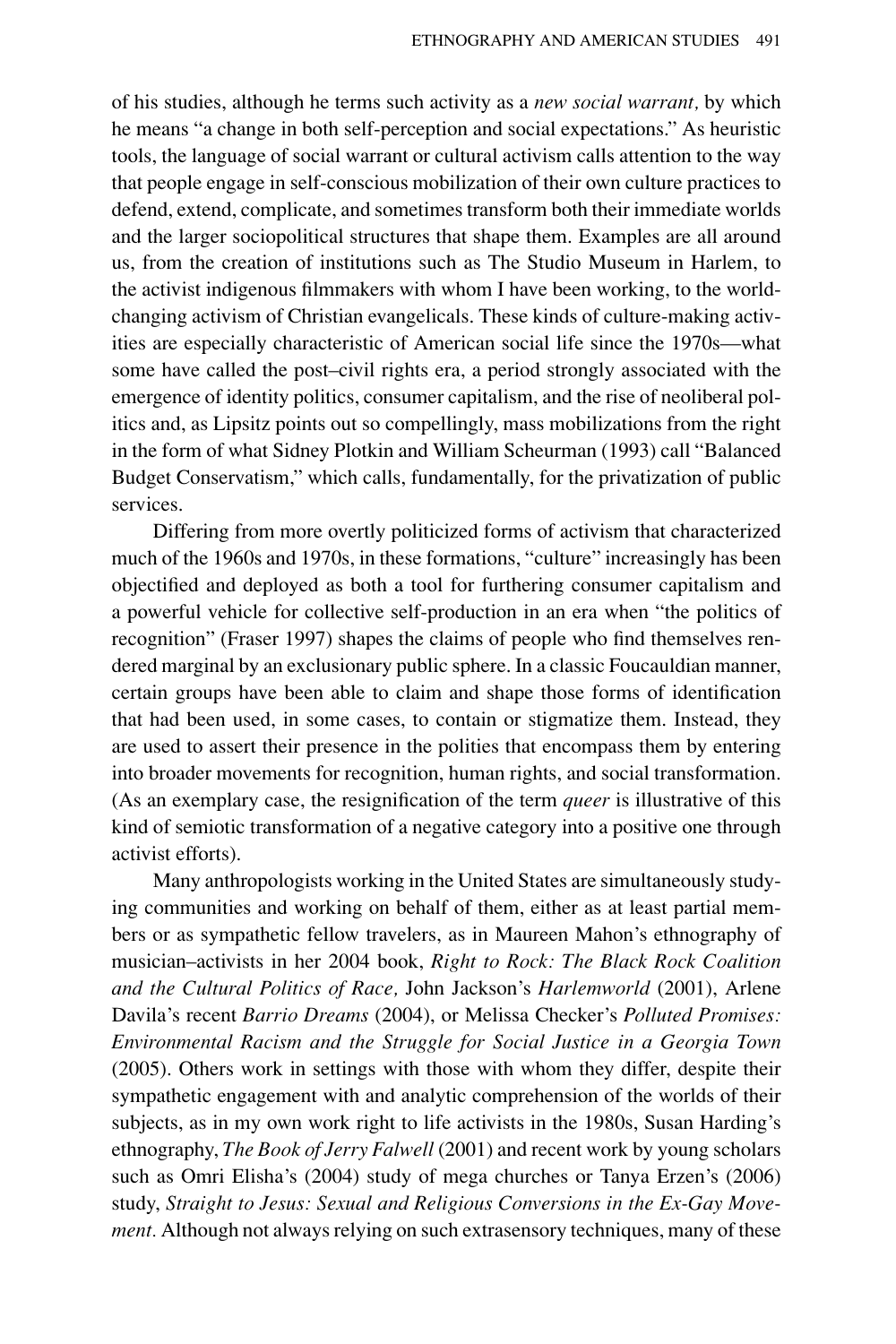researchers find themselves playing a kind of translational role, helping those outside these worlds to understand what motivates these kinds of social actors. Indeed, one of my students described Kathleen Stewart's (1996) poetic and provocative study of life and talk in Appalachia, as deploying a unique methodology: "channeling" Because of these cross-cutting identifications and commitments, as well as the strong interest in the cultural possibilities represented by the social worlds we share with our subjects, many of these scholars work both in and outside of the academy as policy makers and consultants and, occasionally, as journalists and even as political representatives.

What about the analytic effectiveness of the ethnographic method? Does it keep us alert to the complexity and diversity within different categories of identification? As with good social history, the inductive openness of our research strategy has the capacity to reveal the fault lines in communities, social movements, and institutions, which frequently run along class, race, and generational lines, and that might easily be missed by more deductive and quantitative methodologies associated with contemporary sociology, for example. This is owing to the intimacy and length of time typical of anthropological work, as well as the fact that this method requires reflexivity: the self is, in fact, the site of knowledge production, often produced by the fabled generativity of "mistakes" in the field.

Let me end with a quote from Bruno Latour, in which he urges us to move from "matters of fact" to "matters of concern":

The critic is not the one who debunks, but the one who assembles. The critic is not the one who lifts the rugs from under the feet of the naïve believers, but the one who offers the participants arenas in which to gather. . . the one for whom if something is constructed, then it means it is fragile and thus in great need of care and caution. [Latour 2004:246]

Latour's words seem to me to describe what Lipsitz has long been doing, as well as the project that brings many of us to deploy the ethnographic. Ethnography is also particularly well suited to track the impact of global capital in everyday life, the increasing flows of bodies and information, and the accelerating transformations in biomedicine, media, and information technologies. In the subtle interactions of the quotidian as the site where these forces take effect, one sees how the production of cultural identity—and of social life itself—is a highly contested process. The project of building both narrative and theory out of everyday life, in turn, produces rich, compelling, and deeply contextualized stories that reproduce in some dimension the way that knowledge arises from "being there."

## **Note**

*Editor's note*: Faye Ginsburg is the author of *Contested Lives: The Abortion Debate in an American Community* (1989); and coeditor of *Uncertain Terms: Negotiating Gender*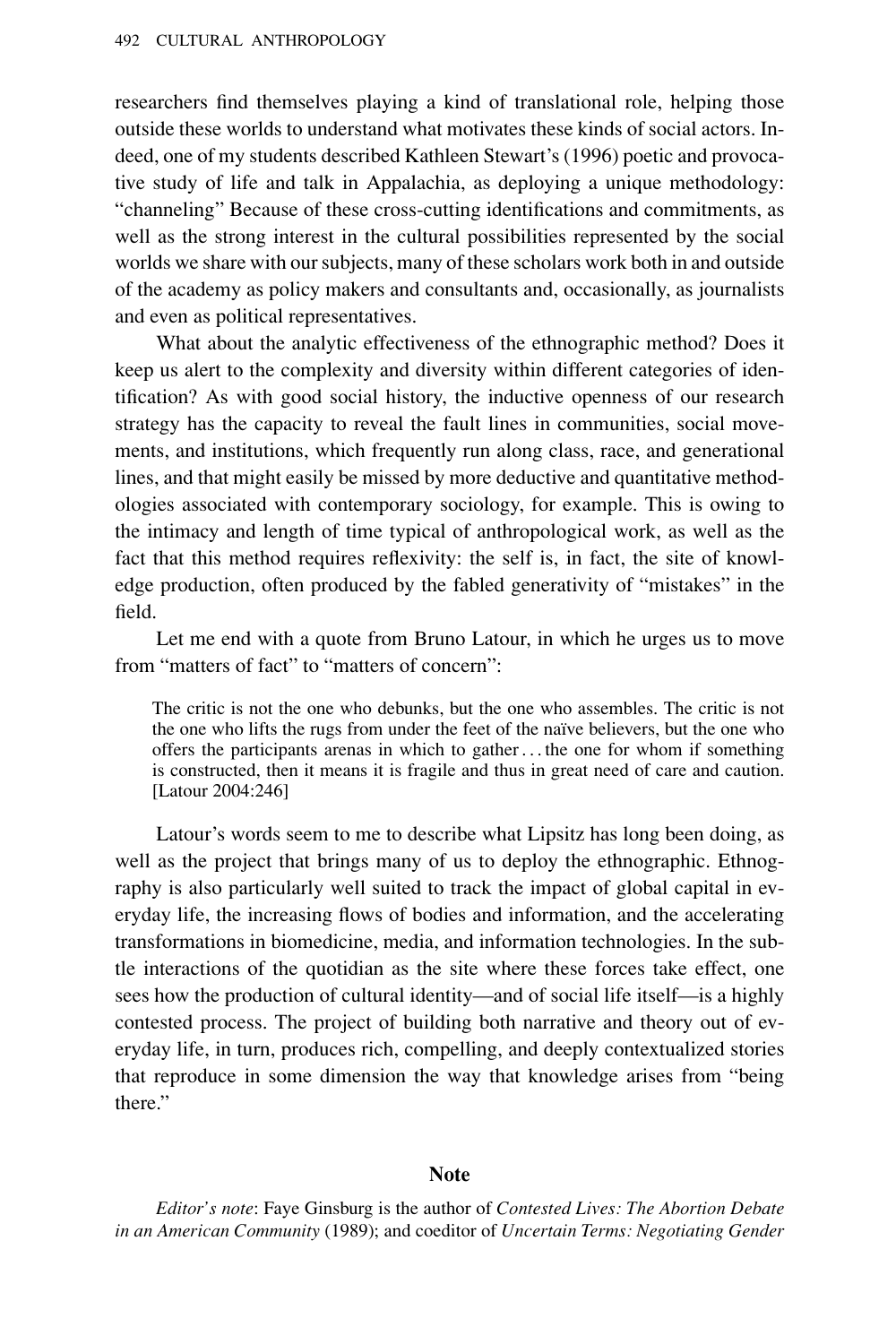*in American Culture* (1990), *Conceiving the New World Order: The Global Politics of Reproduction* (1995), and *Media Worlds: Anthropology on New Terrain* (2002).

1. This phrase is quoted from the back cover of Lipsitz's book (1990), which can be accessed online at http://www.upress.umn.edu/Books/L/lipsitz time.html (accessed May 8, 2006). It was originally from a review that appeared in the *Boston Phoenix Literary Supplement.*

## **References Cited**

Boas, Franz

1995 Race, Language and Culture. Reprint edition. Chicago: University of Chicago Press.

Brettell, Caroline B.

1993 When They Read What We Write: The Politics of Ethnography. New York: Bergin and Garvey.

Checker, Melissa

2005 Polluted Promises: Environmental Racism and the Struggle for Social Justice in a Georgia Town. New York: New York University Press.

Clifford, James, and George E. Marcus, eds.

1986 Writing Culture: The Poetics and Politics of Ethnography. Berkeley: University of California Press.

Davila, Arlene

2004 Barrio Dreams: Puerto Ricans, Latinos, and the Neoliberal City. Berkeley: University of California Press.

Elisha, Omri

2004 Sins of Our Soccer Moms: Servant Envangelism and the Spiritual Injuries of Class. *In* Local Actions: Cultural Activism, Power, and Public Life in America. Melissa Checker and Maggie Fishman, eds. Pp. 136–158. New York: Columbia University Press.

Erzen, Tanya

2006 Straight to Jesus: Sexual and Religious Conversions in the Ex-Gay Movement. Berkeley: University of California Press.

Frank, Gelya

2000 Venus on Wheels (Disability). Berkeley: University of California Press.

Fraser, Nancy

1997 Justice Interruptus: Critical Reflections on the "Postsocialist" Condition. New York: Routledge.

Harding, Susan

2001 The Book of Jerry Falwell: Fundamentalist Language and Politics. Princeton: Princeton University Press.

Jackson, John

2001 Harlemworld. Chicago: University of Chicago Press.

Latour, Bruno

2004 Why Has Critique Run out of Steam? From Matters of Fact to Matters of Concern. Critical Inquiry 30(2):225–248.

Lipsitz, George

1990 Time Passages: Collective Memory and American Popular Culture. Minneapolis: University of Minnesota Press.

1991 Sidewalks of St. Louis: Places, People and Politics in an American City. St. Louis: University of Missouri Press.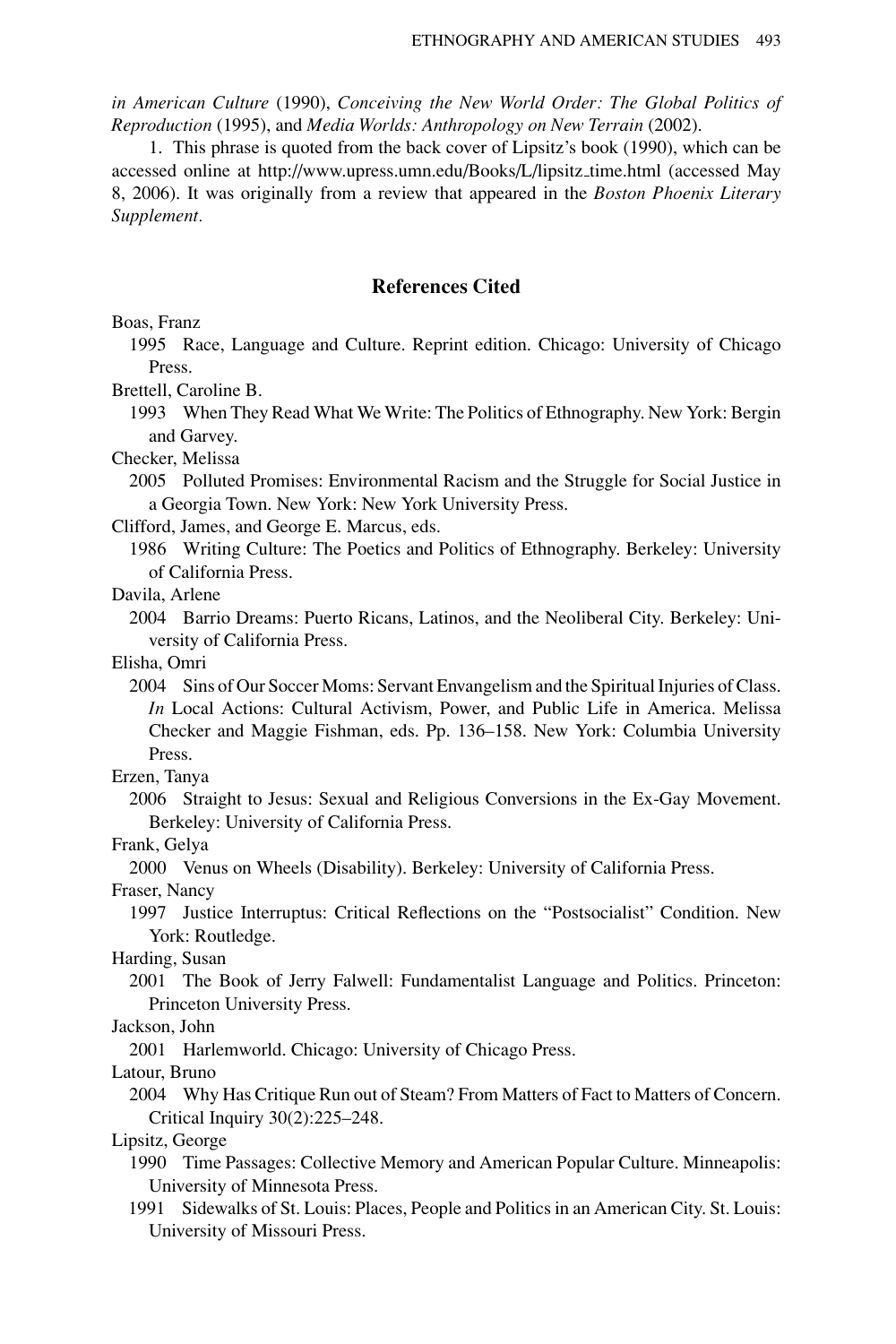|                          | 1994 Rainbow at Midnight: Labor and Culture in the 1940s. Carbondale: University of   |
|--------------------------|---------------------------------------------------------------------------------------|
| Illinois Press.          |                                                                                       |
|                          | 1995 A Life in the Struggle: Ivory Perry and the Culture of Opposition. Philadelphia: |
| Temple University Press. |                                                                                       |
| 1997                     | Dangerous Crossroads: Popular Music, Postmodernism and the Poetics of Place.          |
| New York: Verso.         |                                                                                       |
|                          |                                                                                       |

- 1998 The Possessive Investment in Whiteness: How White People Profit from Identity Politics. Philadelphia: Temple University Press.
- 2001 American Studies in a Moment of Danger. Minneapolis: University of Minnesota Press.
- Lynd, Robert
	- 1939 Knowledge for What? The Place of Social Science in American Culture. New York: Columbia University Press.
- Lynd, Robert, and Helen Lynd
	- 1929[1959] Middletown: A Study in Modern American Culture. New York: Harcourt Brace.
- Lynd, Robert, and Helen Merrill

1937[1965] Middletown in Transition. New York: Harcourt Brace.

Mahon, Maureen

2004 Right to Rock: The Black Rock Coalition and the Cultural Politics of Race. Durham, NC: Duke University Press.

Marcus, George, and Michael M. J. Fischer

1986 Anthropology as Cultural Critique. Chicago: University of Chicago Press.

Mead, Margaret

2001 Coming of Age in Samoa: A Psychological Study of Primitive Youth for Western Civilization. New York: HarperPerennials.

Morgan, Louis Henry

2000 Ancient Society. New York: Transaction Publishers.

Myerhoff, Barbara

1980 Number Our Days. New York: Touchstone.

- Ortner, Sherry
	- 2003 New Jersey Dreaming: Capital, Culture, and the Class of '58. Durham, NC: Duke University Press.

Plotkin, Sidney, and William Scheurman

1993 Private Interests, Public Spending: Balanced-Budget Conservatism and the Fiscal Crisis. Boston: South End Press.

Stewart, Kathleen

1996 A Space on the Side of the Road. Princeton: Princeton University Press.

Stoller, Paul

2001 Money Has No Smell: The Africanization of New York City. Chicago: University of Chicago Press.

Weston, Kath

**ABSTRACT** *"Rethinking American Culture" was a forum featuring the work of George Lipsitz in a dialogue between American Studies and anthropology about the ways in which "new forms of commercial patterns and practices, new movements*

<sup>1991</sup> Families We Choose. New York: Columbia University Press.